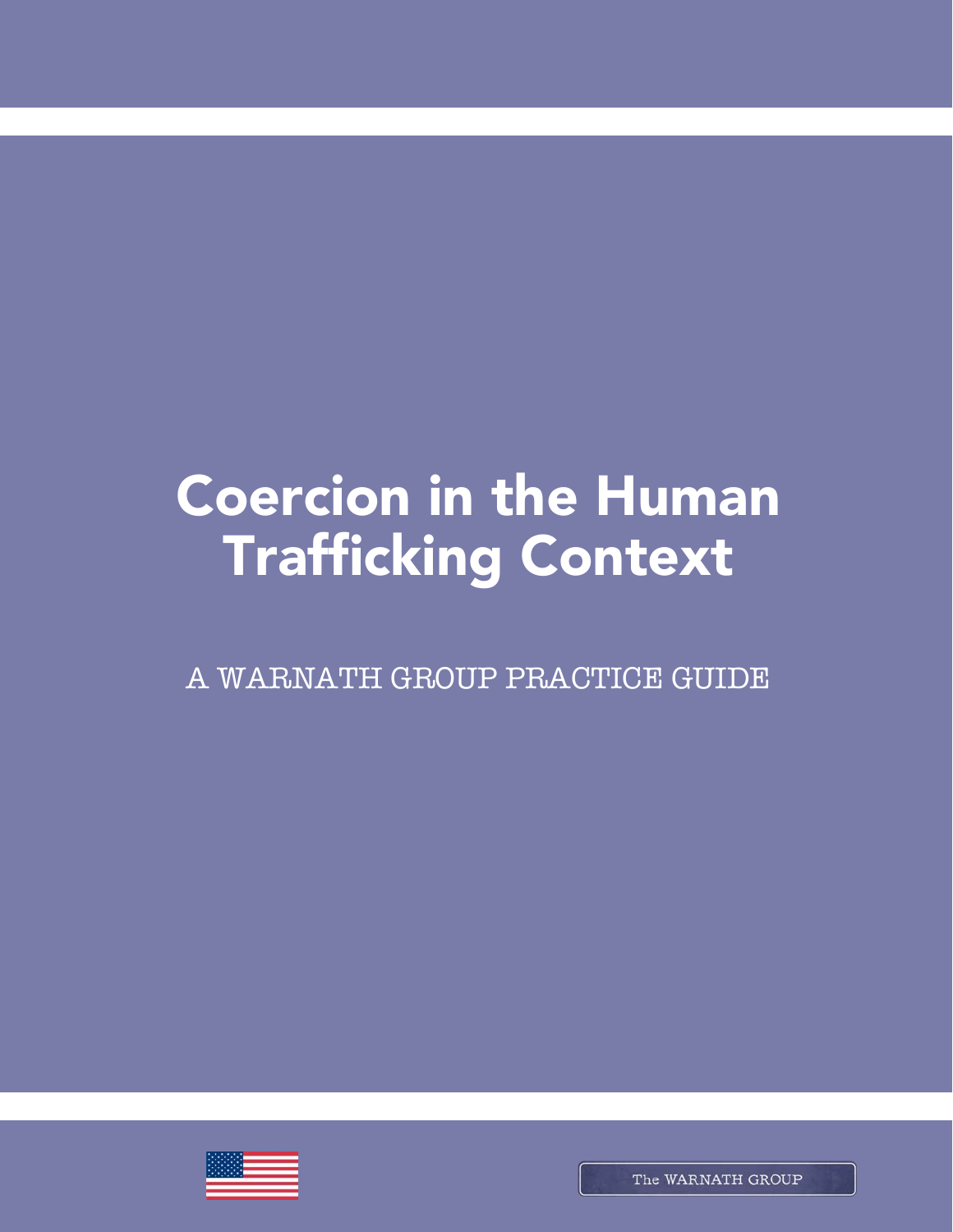# **Coercion in the Human Trafficking Context**

**PRACTICE GUIDE by The Warnath Group**

#### **AT A GLANCE**

#### **Intended Audience**:

• Investigators and prosecutors working on human trafficking cases.

**Takeaway**: Investigators and prosecutors must be aware of the many and various and often subtle—forms of coercion human traffickers employ to compel victims to provide labor or engage in commercial sex acts.

#### **In This Practice Guide**:

- An examination of the types of coercion
- An examination of the recognized methods of coercion that are used by traffickers to compel victims to provide labor or services
- The international definition of coercion from the UN Trafficking Protocol
- The questions prosecutors need to ask victims to develop strong evidence of coercion, and how to use this evidence at trial

## **The Importance of "Coercion" in Anti-Human Trafficking Definitions?**

International Human Trafficking Law, specifically the Palermo Protocol of 20021, defines human trafficking as involving three elements 1) an "action" which can be recruitment, transportation, transfer, harboring or receipt of persons; 2) the "means" by which the act is achieved, specifically by threat or use of force **or other forms of coercion**, abduction, fraud, deception, abuse of power or a position of vulnerability, and the giving or receiving of payments for benefits to achieve consent of a person having control over another; and 3) for the "purpose" of exploitation. Although most countries have their own national law, this international definition is quite frequently the starting point from which those laws are developed. Although there are multiple variations of national laws, coercion is in some form or another

<sup>1</sup> Article 3 of the United National Protocol to Prevent, Suppress and Punish Trafficking in Persons, especially Women and Children, supplementing the United Nations Convention against Transnational Organized Crime.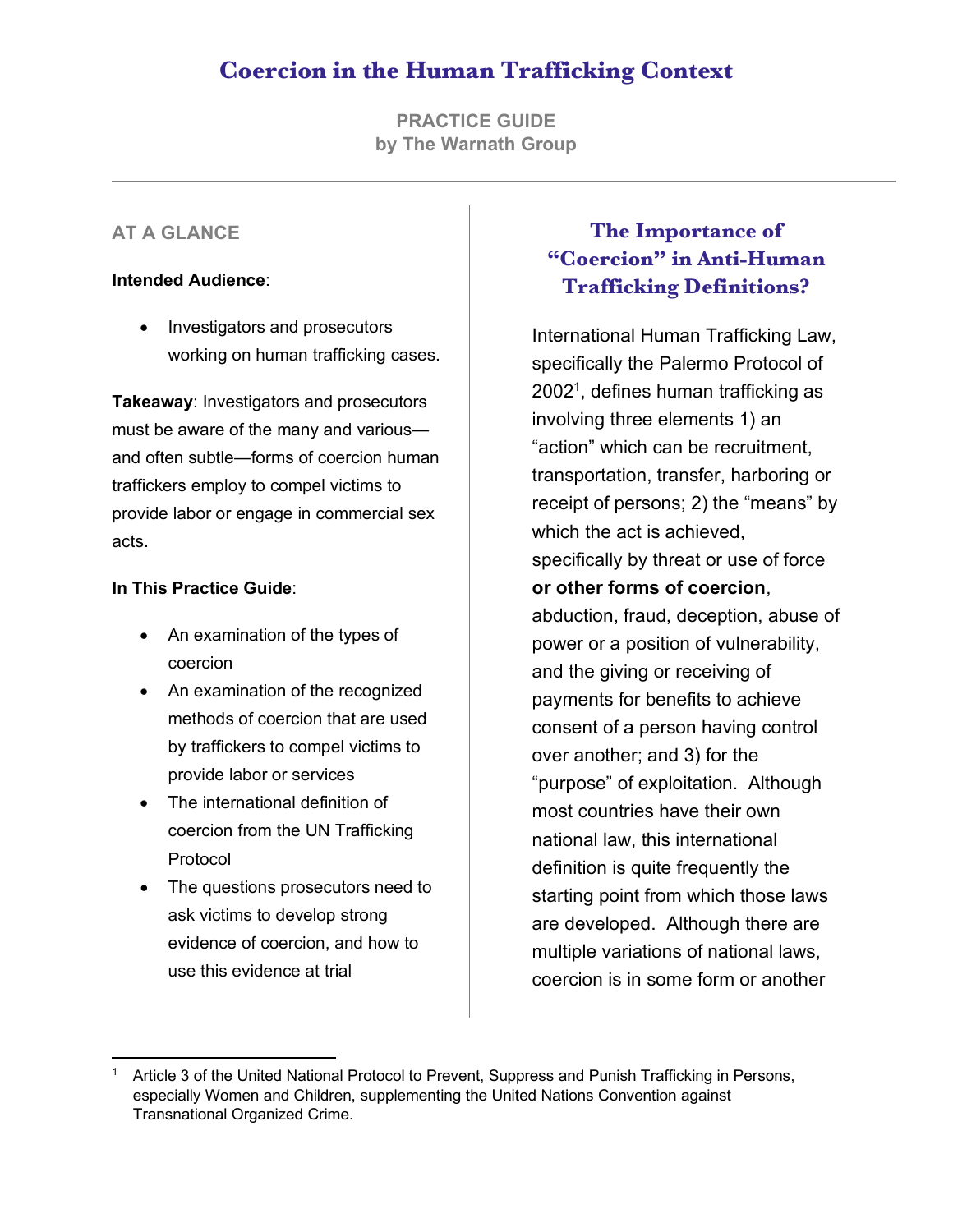part of every law. The means element, which typically involves both defined and undefined forms of coercion, is often the most difficult element of the crime to prove.

In fact, under the Palermo Protocol, and the vast majority of national anti-human trafficking laws, the only time the prosecutor typically won't have to prove the "means" element or some type of coercion is if the victim is a minor, typically defined as under the age of 18.

#### **Why Is It Important to Consider the Means of Coercion**?

Human trafficking cases are often extremely complex, involving complicated relationships between the traffickers and their victims. These relationships may, at first glance, appear to be cooperative, mutually beneficial, even friendly. In some cases, the trafficker and victim may be distantly related, or sexually or "romantically" involved. There may not be evidence of force or the threat of force, the threatened abuse of the law or legal process, or physical restraint—the classic indicia of "Slavery" or "Involuntary Servitude." The victim may have had the opportunity to escape—that is, to walk away from the trafficker—and yet stayed. The victim may be making money, perhaps more money than he or she could have made in their home country or without the "sponsorship" of the trafficker. In short, it may seem as if the victim has consented to the work arrangement, and willingly continues to provide labor and services to the trafficker. Yet in many instances this impression is illusory, and it ignores the many and various subtle forms of manipulation used by traffickers to coerce victims into laboring or performing commercial sex acts.

Rarely is there just one reason that human trafficking victims feel compelled to work, unable to just say no to their traffickers. It is the exceptional trafficking case where the compulsion is explained by whips or chains. Most often traffickers employ multiple forms of coercion, so that analyzing the "means" of a trafficking case is a bit like assembling the pieces of a puzzle; no one piece of evidence explains the malicious complexity of the trafficker's scheme, or the psychology of the victims. Investigating the sources and consequences of coercion is a time-intensive effort, requiring patient and repeated interviews of the victims to determine which words or actions (or inactions) of the trafficker compelled them to provide their labor or services.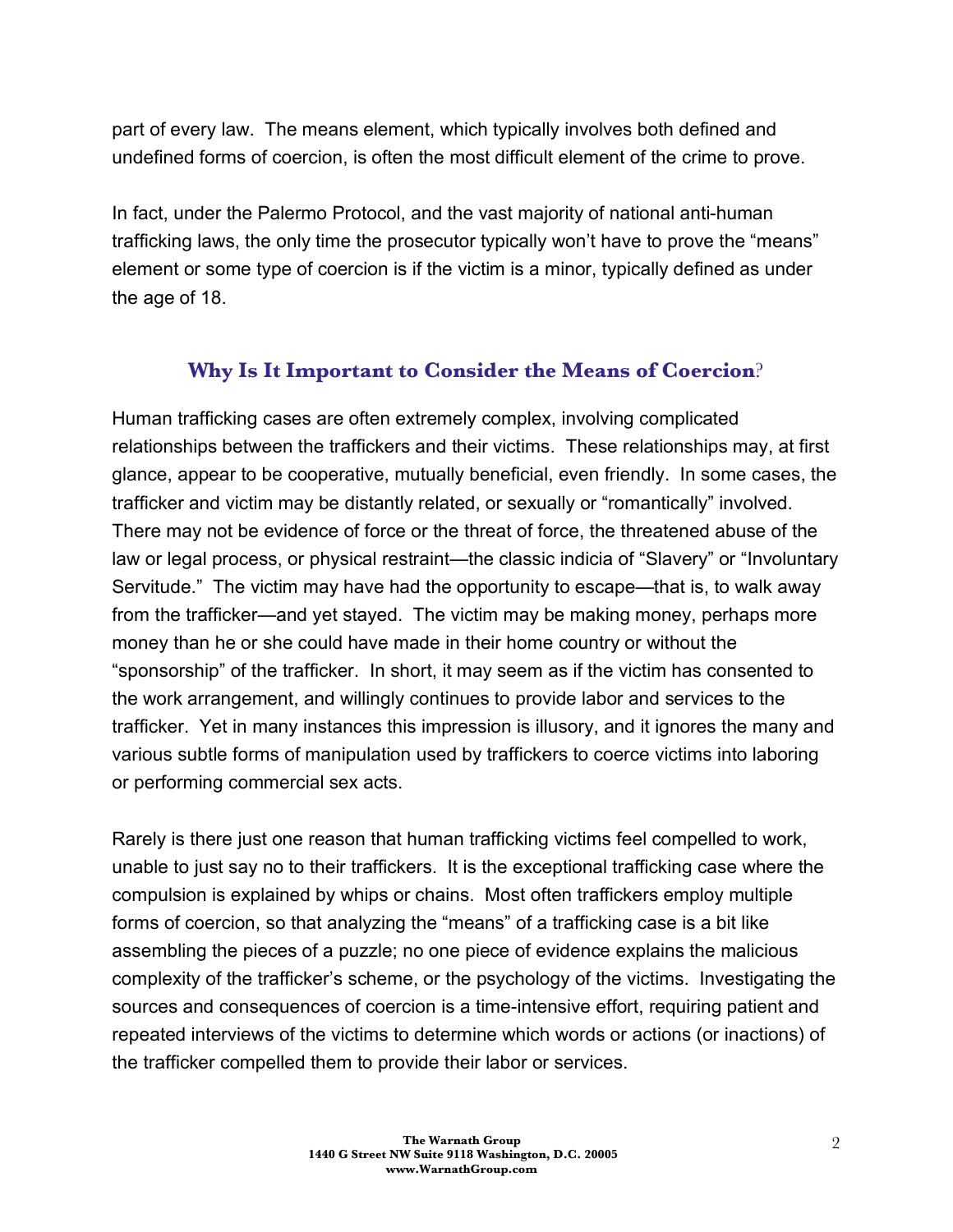Throughout the world, investigators and prosecutors handle a steady diet of criminal offenses where the contours of the crime are obvious and well-established. The elements of a burglary or a battery or a bank fraud are clear. The victims of these crimes are plainly *victims*—people who can provide easily comprehensible accounts of the harm or loss—of their victimization. It becomes the primary focus of the investigator and the prosecutor to prove who committed the act, who did the victimizing. But in trafficking cases, proving who did the act is just the starting point, as the prosecutor must then develop the evidence of (and be prepared to explain to the court) the methods by which a trafficker has compelled a person to provide their labor or services. If the trafficker has held a gun to the victim's head, or chained them to a work station, the means of compulsion are apparent, and the prosecutor easily comprehends that there is a prosecutable case. However, where the victim is coerced to work by means of a trafficker's scheme or plan to instill in the victim's mind with **fear of serious harm** whether physical, psychological, financial or reputational—the prosecutor may fail to understand that a crime has been committed and will (inappropriately) decline the case. Accordingly, prosecutors must become familiar with the various types of coercion employed by traffickers, and with the ways in which criminal statutes and case law have recognized and responded to these increasingly sophisticated and subtle "means."

#### **Evaluating Coercion with an Eye to the Victim's Vulnerabilities**

The international community has wrestled with defining coercion. In the Palermo Protocol, the UN recognized the concept of "abuse of a position of (victim) vulnerability," and many of the national anti-trafficking laws that flowed from the Palermo formulation have used this language. This is not the identification of a specific form of coercion, but rather a recognition that traffickers prey on the most vulnerable among us, that this vulnerability can take many forms, and that traffickers often match the means of coercion to the victim's specific vulnerabilities. To be sure, very few doctors, lawyers or government ministers are victims of human trafficking; and, it is true that victims are often vulnerable by dint of poverty, lack of education and/or opportunity, poor health care and social upheaval. Yet, it is also true that many victims of human trafficking are vulnerable in less obvious ways—vulnerable because of psychological or familial issues, or due to complex social/cultural factors. Some national statutes list victim vulnerabilities—gender, age, and mental health status are among the most common. Other statutes use the concept of victim vulnerability but do not define or otherwise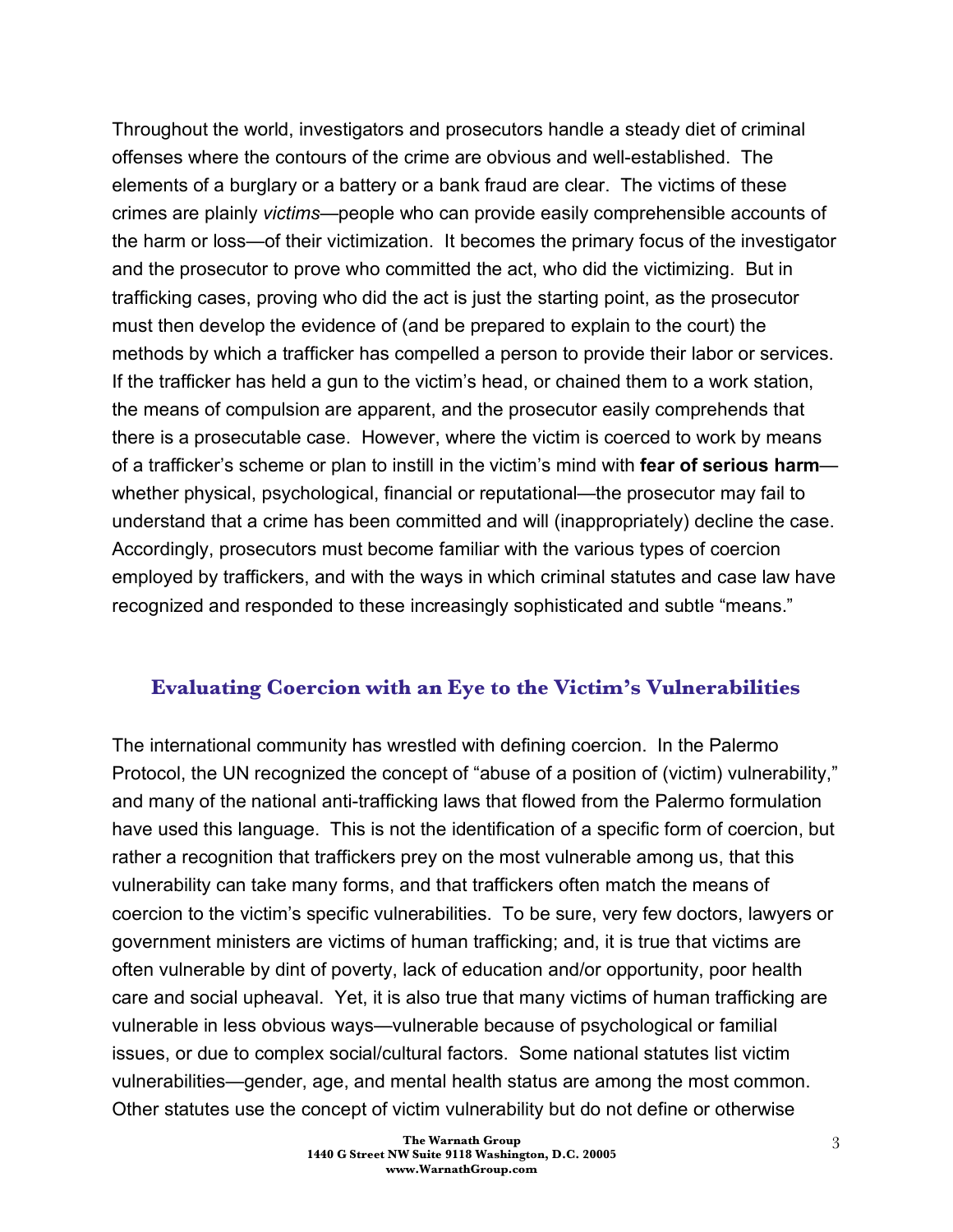clarify what constitutes a vulnerability. Regardless of the specific statutory language, investigators and prosecutors must not assess the "means of coercion" in a vacuum—it is essential (and consistent with existing international law) that they conduct their evaluation of the evidence with an eye to the victims' vulnerabilities.

Increasingly, prosecutors offer expert witnesses to educate juries and judges on the cultural, psychological and financial vulnerabilities of trafficking victims, as well as on the often-sophisticated means by which traffickers exploit these vulnerabilities.<sup>2</sup> Without a clear understanding of *what* made the victim vulnerable, a trier of fact cannot fully appreciate *why* the traffickers' methods were coercive to that particular victim.

Despite the increased awareness and identification of these nonphysical means of coercion, it is difficult to neatly or comprehensively catalogue them, as each trafficking case is singular, in the sense that traffickers tailor their methods—identifying and threatening the sort of "serious harm" that will further their nefarious goals—to the unique characteristics and fears of their victims. Thus, while we can identify general categories, investigators and prosecutors must be ever alert to the covert and individualized ways traffickers achieve their ends.

#### **Dealing with the Issue of Consent**

The Palermo Protocol and many national laws clearly and unequivocally state that consent is irrelevant (as a defense) in cases where the victim is a child, or where **any** of the specified means including coercion have been used against an adult. Sometimes the victim will blame themselves for what happened because they "agreed" and feel like they made a bad choice. Investigators and/or prosecutors may need to explain to the victim, as well as the trier of fact, that consent is irrelevant under the law, and may also have to explain why it is irrelevant – that it wasn't a knowing and voluntary consent because the victim only consented as a direct result of the trafficker's coercion or other prohibited behavior.

 $\overline{a}$ 

<sup>2</sup> For more information the use of expert witnesses see the Practice Guide *How Using Expert Consultants & Expert Witnesses Can Strengthen Your Human Trafficking Case* available at http://www.warnathgroup.com/using-expert-consultants-expert-witnesses-can-strengthenhuman-trafficking-case/.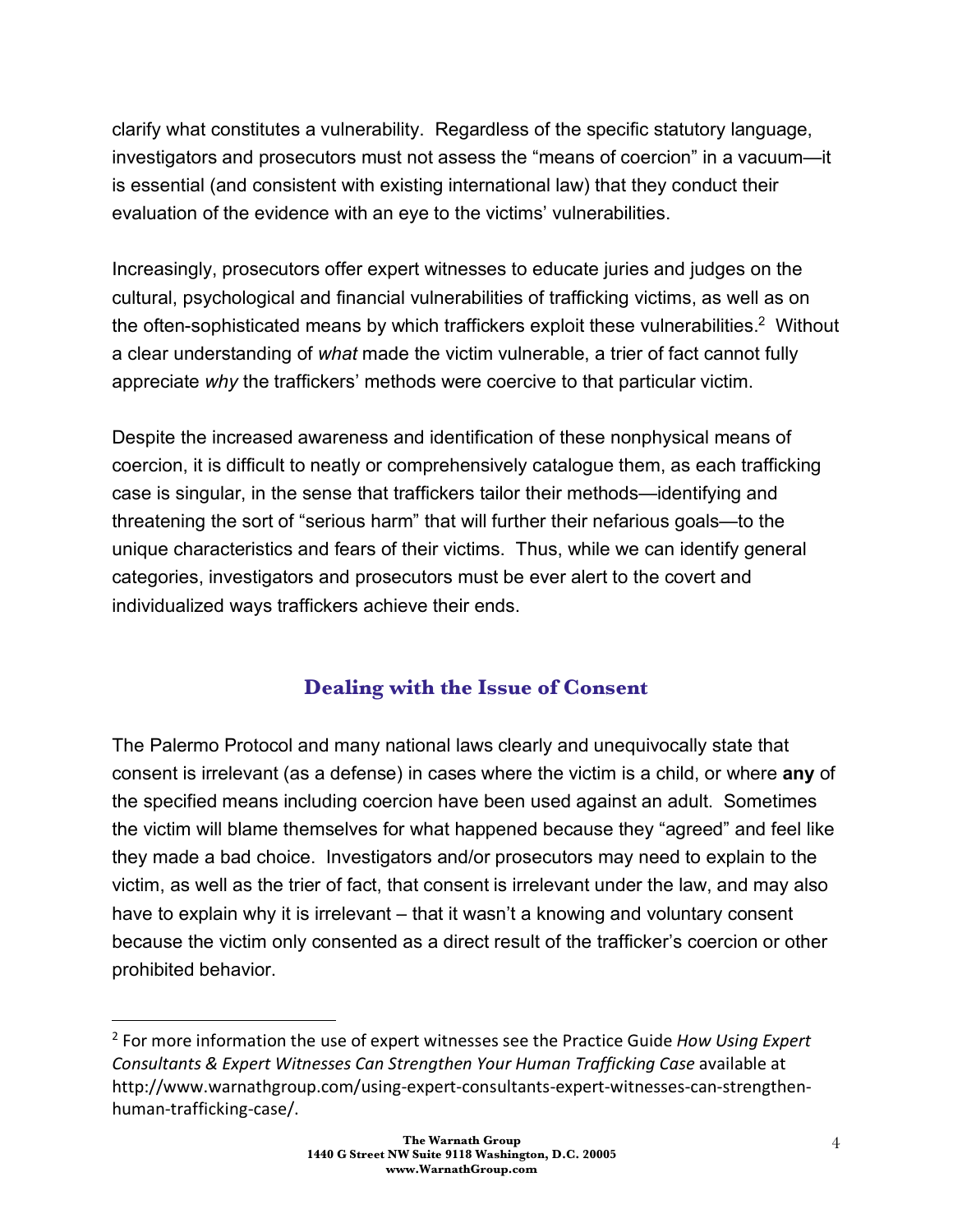#### **Common (and uncommon) Means of Coercion**

Traffickers almost never use just one form of coercion. Most often, they will mix a cocktail of coercion, pairing the ingredients with the vulnerabilities of their victims. It is impossible to list all these ingredients, just as it is impossible to comprehensively categorize the victims of human trafficking. However, investigators and prosecutors must be aware of the primary forms of coercion used by human traffickers, as identified in international human trafficking prosecutions in recent years. It is important to keep in mind that the presence of one or more of these factors will not guarantee a successful prosecution, just as the absence of one or more of these factors will not doom a case. Trafficking cases require prosecutors to analyze the totality of the evidence—carefully examining all aspects of the relationship between trafficker and victim—to determine whether they have evidence sufficient to prove the case. Listed below are the most frequently employed means of coercion.



**Force and Threats of Force / Climate of Fear:** Although recent developments in human trafficking enforcement have unmasked less obvious, nonphysical means of compelling the victim, it remains true that many cases involve beatings or threatened beatings of trafficking victims. Traffickers—particularly in the sex trafficking context—still often coerce their victims by beatings or threatened beatings. Even when the trafficker has not laid a hand on the victim, or directly threatened force, he may

mention, possess or display a weapon that frightens the victim, compelling the labor. Frequently, traffickers mention the beatings or punishments of previous victims, creating in the mind of the workers the reasonable expectation that the same fate will befall them if they fail to perform the work or provide the services. Even more potently, when a trafficker actually uses force, or threatens force, against one worker, other workers come to believe that they too will be beaten. Courts in numerous countries have recognized that workers who have not been the victim of force or direct threats of force are coerced when traffickers deliberately create this "climate of fear."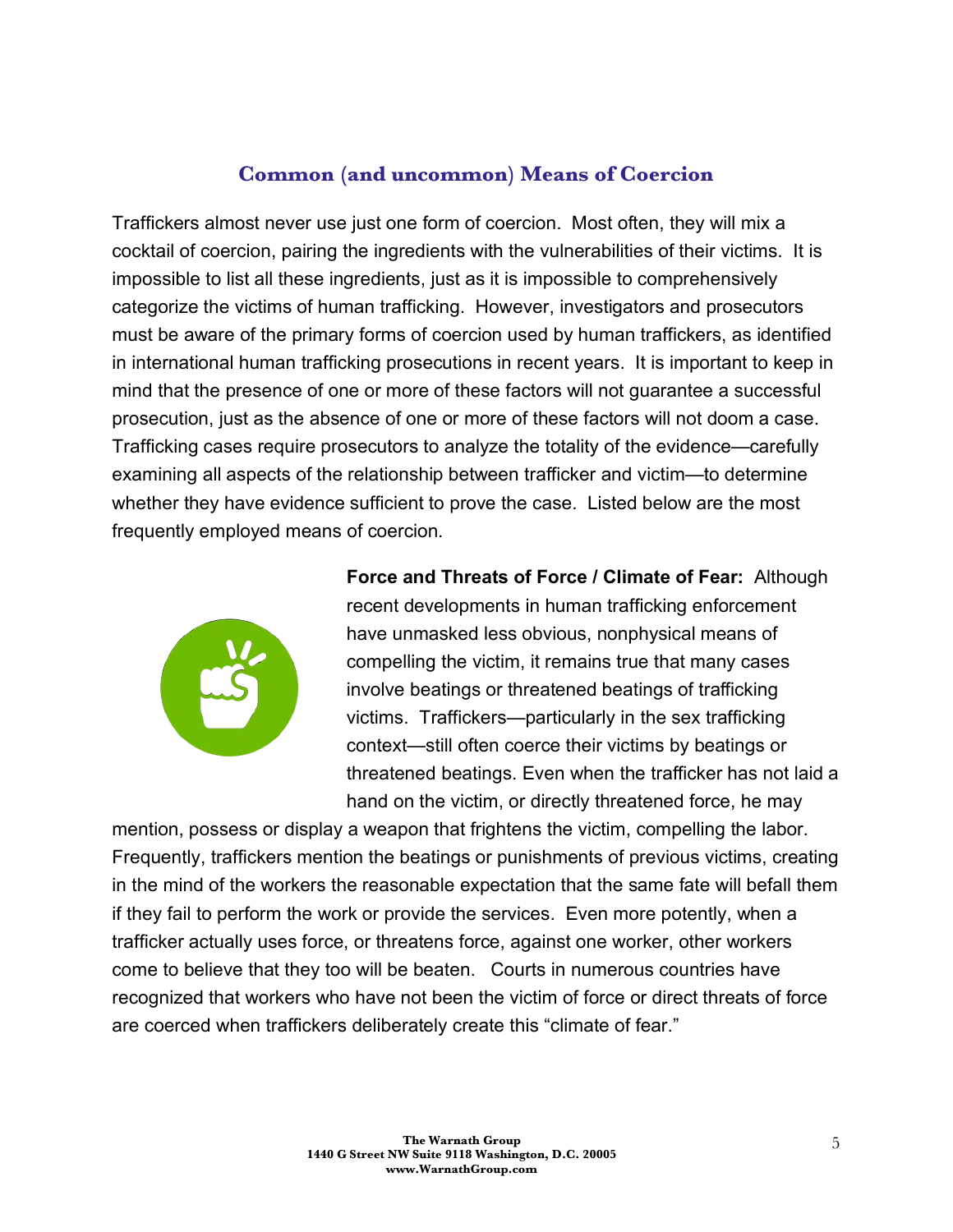

**Sexual abuse/Promises of Love:** It is frequently true, both in forced labor and commercial sex trafficking cases, that the trafficker will use sexual assaults, or the threat of sexual assault, to coerce victims into servitude. And, as is true when traffickers beat one victim in the presence of other victims coercing the entire group by creating a climate of fear traffickers will use past sexual assaults as a means of coercion against the new victims. Paradoxically, sex traffickers will often lure victims into a coercive scheme by

fostering a romantic/sexual relationship, and then force the victims to continue working for them by threatening to withhold their "love" or sexual attentions. Not surprisingly, it is often very difficult for victims of these schemes to come to terms with the reality of their trafficker's intentions, and to relate the details of their relationship with the trafficker to investigators and prosecutors. Accordingly, investigators and prosecutors working on such cases will need to be extremely patient in interviewing victims who have been coerced in this manner, and they may need to use expert witnesses (psychologists and social workers) to explain these tangled relationships to a judge or jury.



**Exploitation of drug addiction:** Persons who are addicted to drugs or alcohol are easy targets for traffickers, particularly those operating in the commercial sex trade. In some instances, traffickers introduce drugs to previously "clean" victims—particularly to young women they want to force into commercial sex work. Recently, there have been numerous successful prosecutions where traffickers control of the victim's access to a supply of drugs (and the threat of cutting off that access) was the primary evidence of coercion.

Though seemly difficult to prosecute a case where the victims are breaking the law by obtaining and using illegal drugs, judges and juries have been receptive to the argument that the deprivation of drugs for an active addict (or threat of such deprivation) is "a threat of serious harm," both medical and psychological, and that traffickers know it. Again, the use of medical and psychological experts is crucial in these cases, as judges and juries must be educated on the horrors and physical dangers of drug withdrawal.

International law also recognizes the exploitation of victims based on addiction or other psychiatric/medical conditions. This is one example of what the U.N.'s Trafficking in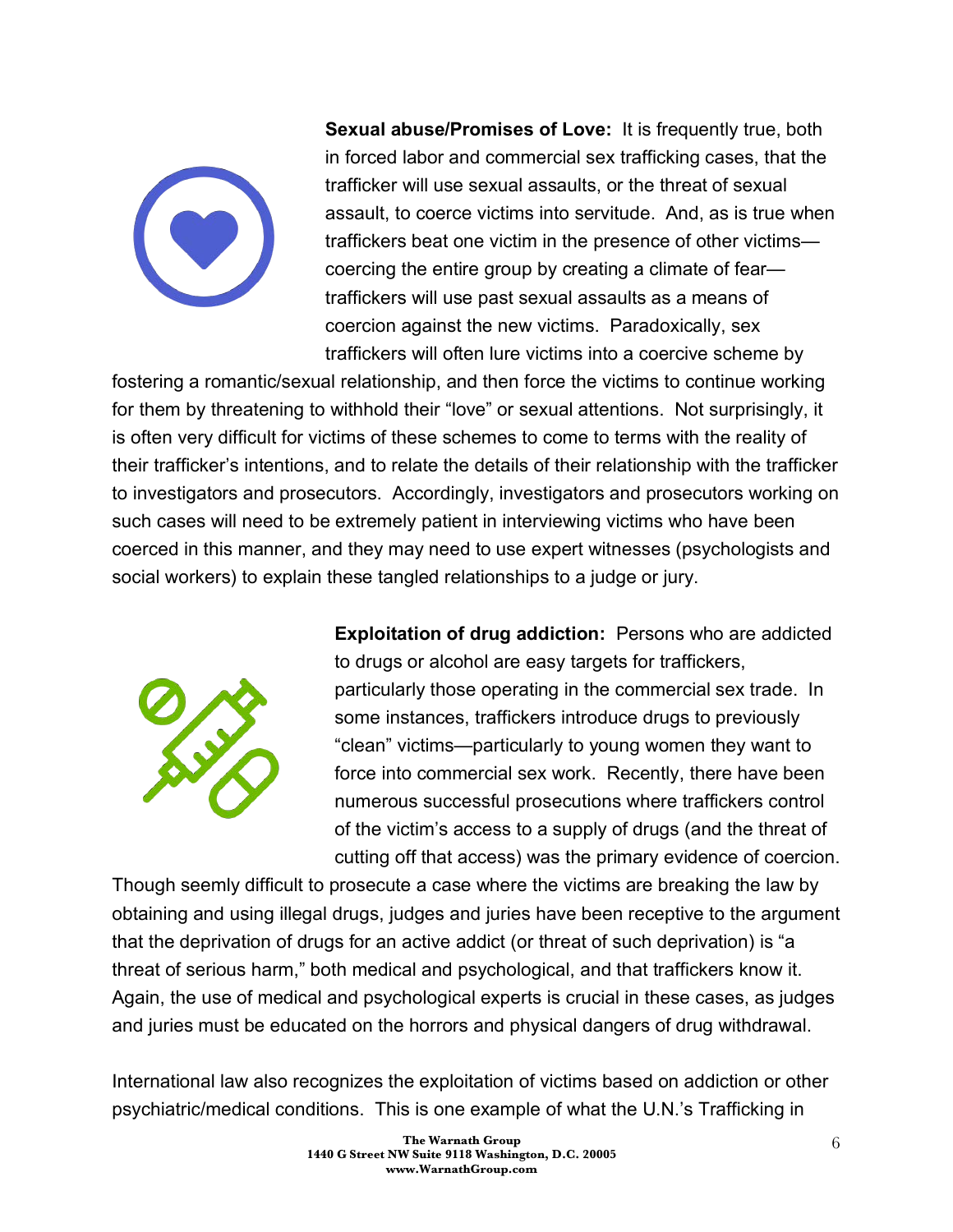Person's Protocol meant by "abuse of a position of vulnerability." Despite differences in trafficking laws across the globe, most jurisdictions have recognized the probative value of evidence of this type of victim susceptibility to coercion.



**Exploitation based on age, disability or socioeconomic status:** International courts have also recognized that traffickers often select very young, elderly, or mentally disabled persons precisely because they are in a "position of vulnerability" and abuse of that vulnerability can be an easy path to coercion. As mentioned above, in cases involving minors there is typically no need to prove means, in part because there is a presumption of coercion based upon the youth of victims. This is true of many

national anti-trafficking laws. Moreover, even where a person has reached legal adulthood, but is in their late teens or early twenties, some courts have recognized these victims' special vulnerability to coercive schemes.

Similarly, many courts have acknowledged the evidentiary value of a victim's developmental disabilities or psychiatric history in proving up a pattern or scheme of coercion. Sadly, many traffickers select these people precisely because their limitations place them in a "position of vulnerability." There have been many cases where the means of coercion used by traffickers would not have forced a person of normal intelligence or psychiatric condition to work or provide services, but their schemes worked precisely because of the victims' gullibility or insecurities. Once again, prosecutors were able to prove this vulnerability with the aid of expert medical witnesses.

Somewhat subtler—but no less important—is proving coercion based on the low or disadvantaged socio-economic status of the victim. Naturally, poverty is a doubleedged sword for an investigator or prosecutor, as the fact that the victim was poor and in need of a job can undercut the evidence that the trafficker had to force that person to work. However, numerous courts in the United States have pointed to very low pay and horrible working conditions—the creation of a regimen or scheme under which only a financially desperate person (or a person in "a position of extreme economic vulnerability") would labor—as strong evidence of coercion.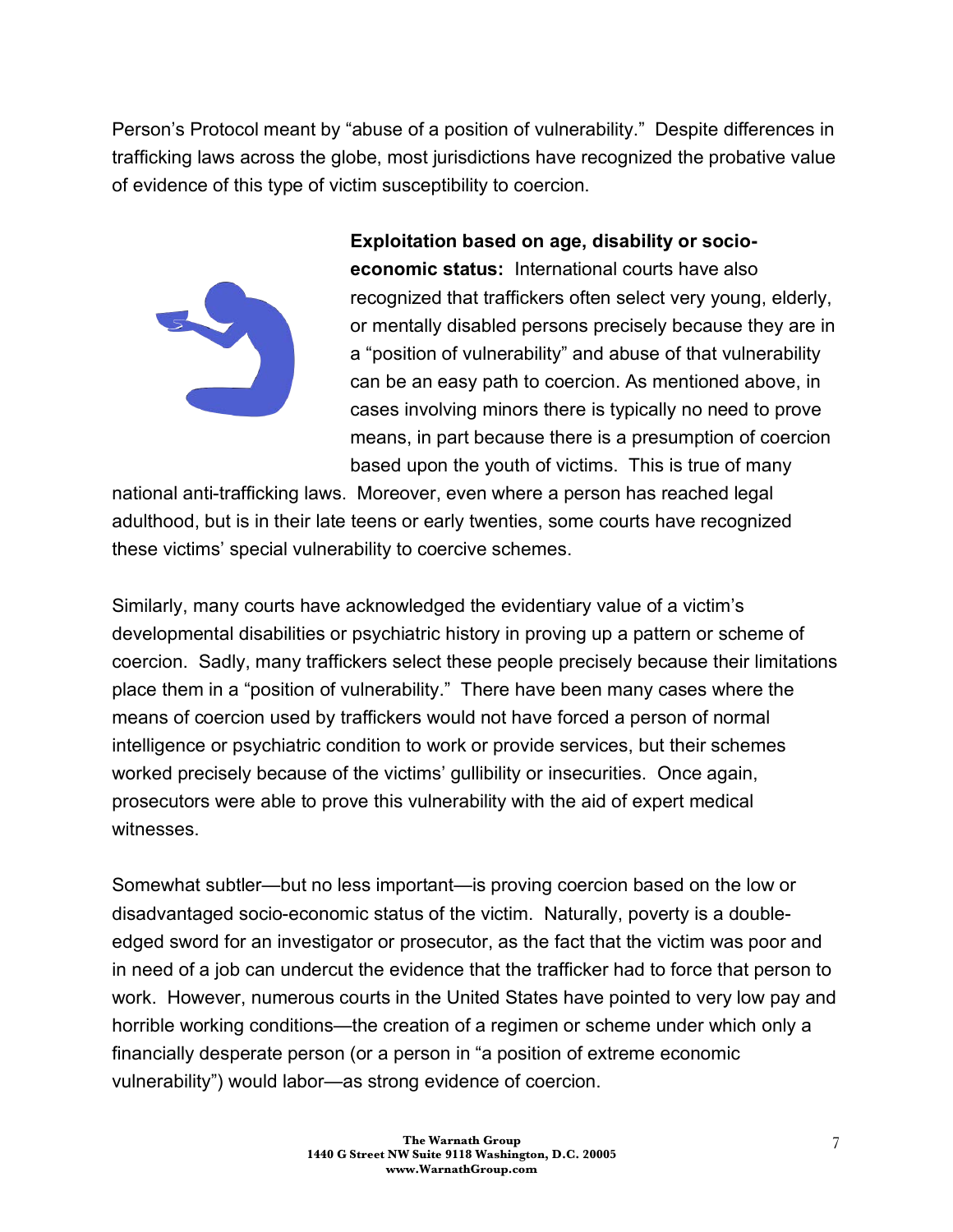Another way to think about this, as expressed in the travaux préparatoire to the Trafficking Protocol, is that abuse of a position of vulnerability, including economic vulnerability, refers to a situation in which the person involved has no real and acceptable alternative but to submit to the exploitation. A skillful prosecutor should be able to elicit testimony from the victim that they continued working or accepted the bad working conditions because they had no real or acceptable alternatives. This may be particularly true of someone who is provided transportation to a foreign country and has absolutely no social or economic resources of their own that would enable them leave the exploitive situation.



**Exploitation of Language Differences:** Frequently, persons are recruited in one country and transported to a new country where their language is not spoken. Traffickers will deny these victims access to others who speak their language, preventing them from complaining of their condition, making them feel as if their situation is hopeless. This linguistic isolation is a tool of coercion, and if prosecutors can demonstrate that traffickers intentionally

deprived victims of access to persons who speak their language, it is evidence of abuse of victim vulnerability.<sup>3</sup>



 $\overline{\phantom{a}}$ 

**Debt coercion:** When a victim is recruited to leave their home country to work abroad, the traffickers will normally pay the costs of transportation (airfare, expenses and cost of necessary documentation); or—where the entry is illegal- -they will pay the smuggling fees. Even in the domestic sex trafficking context, traffickers frequently "give" or "loan" the victims money, often to support the victim's drug addiction, or to satisfy other debts. The trafficker instructs the victims they can "work off" the debt, yet rarely are the terms of

repayment written or even specified. In many instances, the trafficker will greatly inflate the cost of transportation and support; so even where the victim works long hours for

<sup>&</sup>lt;sup>3</sup> For more information on working with victims of trafficking and interpreters, please see the Practice Guides *Selecting, Vetting, and Preparing Interpreters for Human Trafficking Cases* available at http://www.warnathgroup.com/practice-guide-selecting-vetting-interpreters-human-trafficking-cases/, and *Interpretation Logistics for TIP Cases* available at http://www.warnathgroup.com/practice-guideinterpretation-logistics-tip-cases/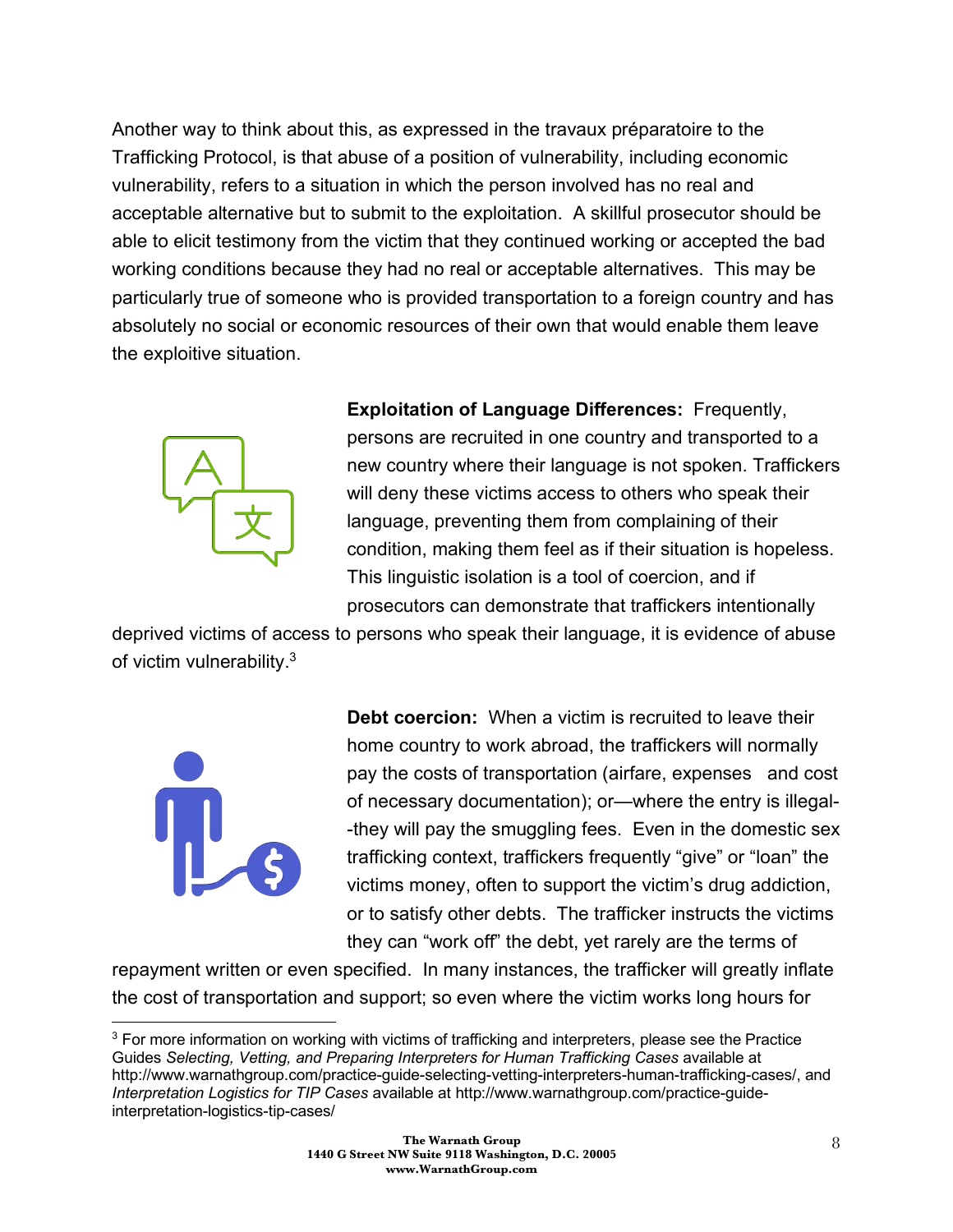little pay, the debt will keep getting larger, creating an inescapable debt burden. The trafficker tells the victim that they are not free to leave until this shifting and amorphous amount is paid. Victims feel locked into these blatantly unfair and fraudulent agreements, and they will work until they have satisfied the alleged debt. Sometimes, that day never comes.



**Exploitation based on immigration status:** Many trafficking victims in the U.S. and abroad were smuggled into the jurisdiction where they are working, or they have overstayed (or worked in violation of) their visas. Thus, traffickers use the victims' undocumented status to coerce these persons to work by threatening them with deportation or arrest by immigration authorities. Often, these threats are baseless, as the last thing traffickers would want is the

notification of the authorities, as they too could be arrested. However, in the minds of fearful and unsophisticated persons who entered or stayed in a country without proper government authorization these threats may seem credible. This also crosses over into the area of "abuse of the legal process" further explained below.



**Exploitation based on threats of "the dangers of** 

**escape":** Very often, traffickers fabricate or exaggerate the risks victims would face if they left their employ. This is especially true in domestic worker cases, where wealthier, more sophisticated persons import members of a lower socio-economic group, often from different countries or cultures, to be servants in their home. In many such cases, traffickers have convinced their victims that leaving the home would result in serious injury or death at the hands of

criminals or the authorities. Although these statements are factually untrue, even fanciful, they are often believed by naïve and inexperienced victims, and are, therefore, potent weapons of coercion.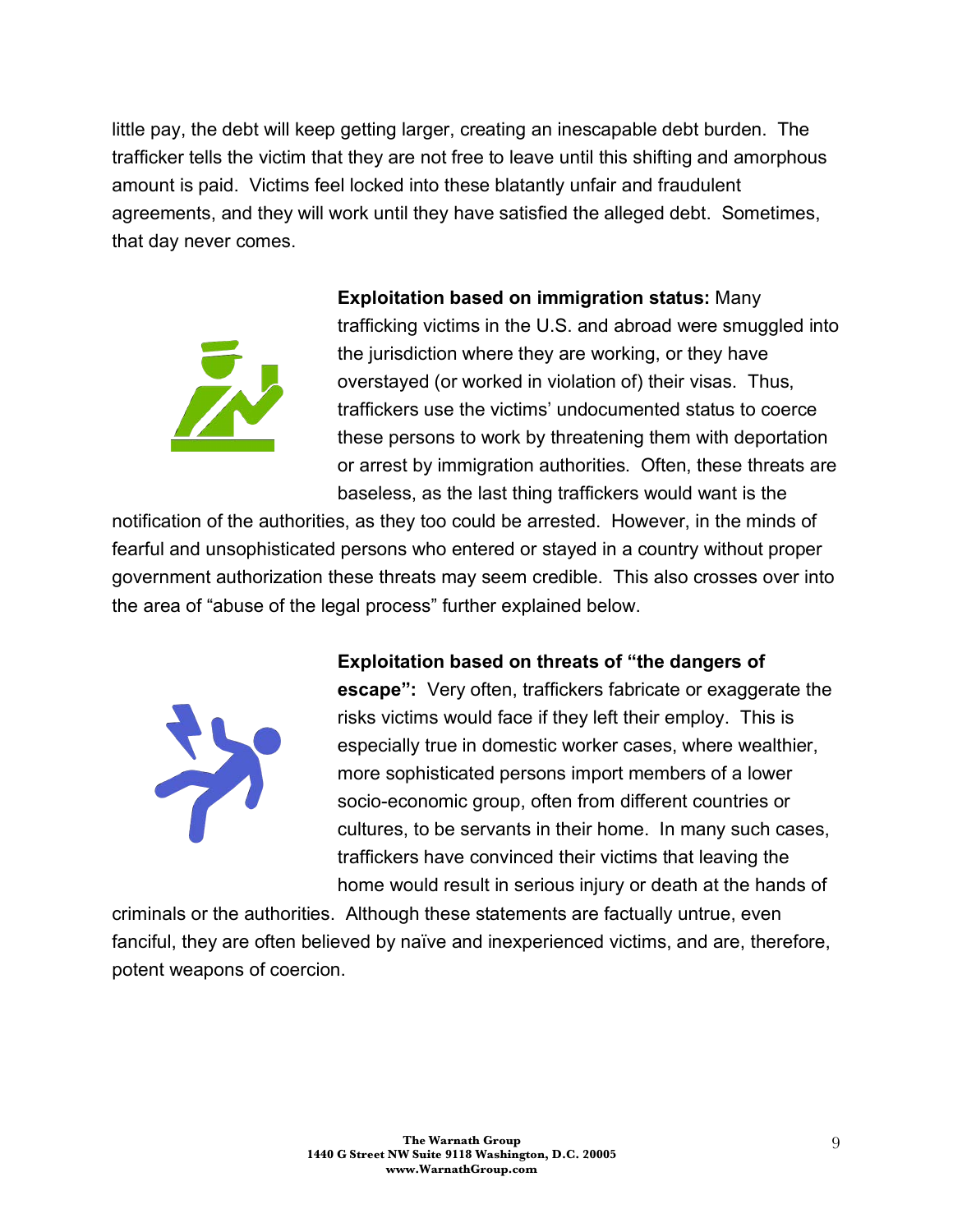

**Isolation/Restrictions on Freedom of Movement:** It is apparent that severe restrictions on a person's freedom, such as locking victims into a house, room or worker's dormitory, or chaining them up while they work, are an effective means of compulsion. Less obvious are situations where traffickers create a work and residential environment where persons have minimal contact with the outside world and are closely supervised, so that they have little or no opportunity to seek help. In the labor trafficking context,

traffickers sometimes maintain a "company town" setting, providing the basics of everyday existence so that workers need not have contact with the community at large. Domestic servants are often told to remain in the house or to avoid interaction with neighbors. Victims are ordered to avoid socializing with outsiders, and prohibited from using the telephone, internet or other forms of communication. When visitors do come to the house, the domestic servants are told not to speak, or they are told by the traffickers how to respond if anyone asks about the terms of their employment and living conditions. Prosecutors must pay close attention to these instructions and fabrications by the traffickers, as they are not only evidence of the victim's confinement, but they are powerful evidence of the trafficker's "consciousness of guilt." In the sex trafficking context, a more trusted senior worker is often recruited (and rewarded) for supervising the other sex workers, making sure that they have little or no access to the outside world. This might seem counter-intuitive, in that the whole point of exploiting these victims is to maximize their sexual contacts with paying customers. However, the trafficker will normally instruct the victims not to talk with customers about the circumstances or conditions of employment, and the trafficker or his surrogates—his "bottoms"—will closely monitor the length and place of the client contacts, while restricting the victims' movement when not working.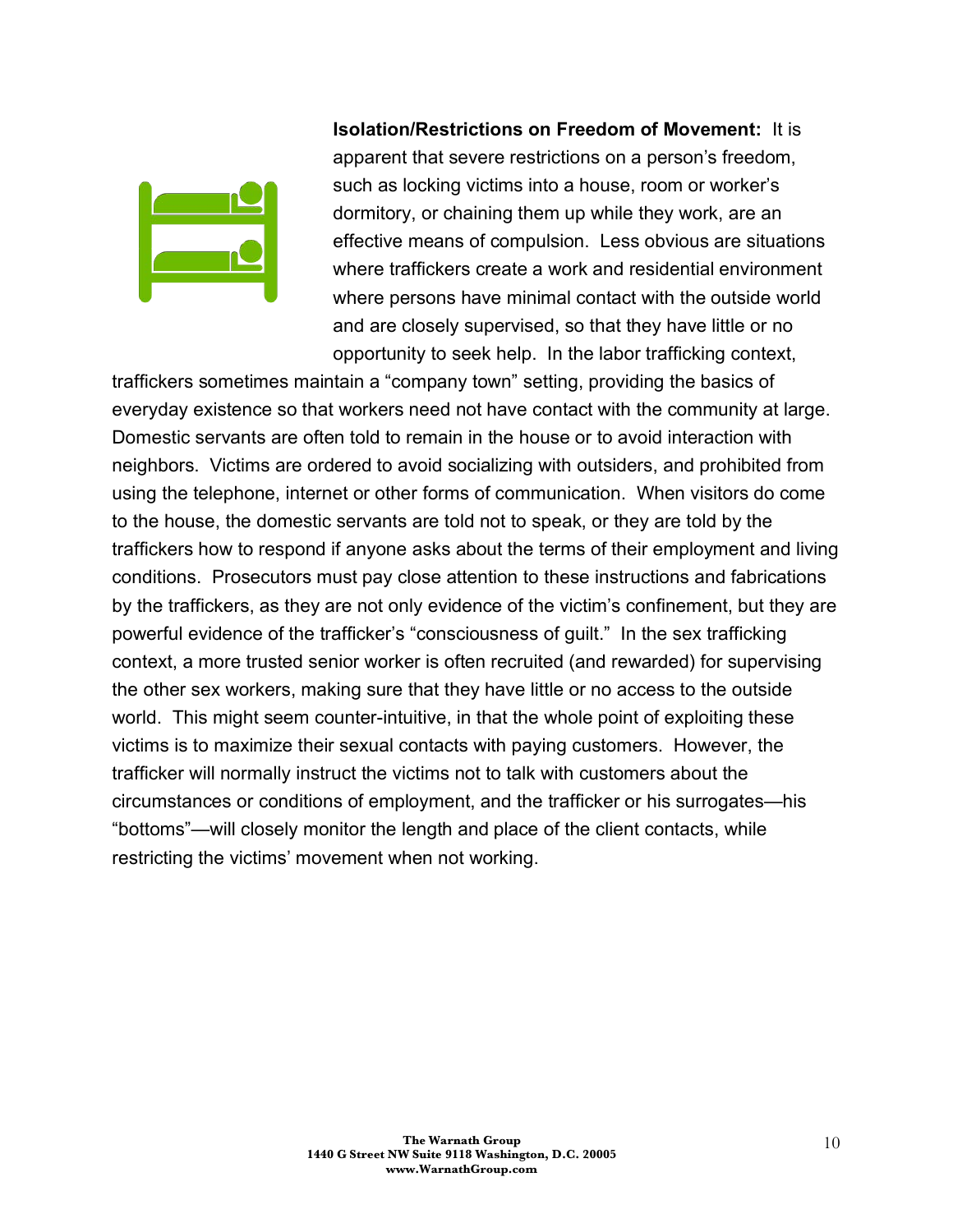

**Deprivation of Contact with Friends or Family:** Not only will traffickers limit social contacts outside of the home or workplace, but they frequently prevent, or attempt to deter, the victim from maintaining contact with friends or family. As many victims are from another country, and thus have no access to a cell phone or other means of communication, this is easy enough for the trafficker to control.



**Long Hours and Extreme Working Conditions:** Clearly, the above elements are evidence of unfair (and perhaps illegal) labor practices, but are they evidence of trafficking? After all, many workers, throughout the world, do hard, distasteful work for relatively poor wages; this is especially true in developing countries—where many trafficking victims come from—so traffickers will say that poor pay and conditions are what the victim "bargained for." But prosecutors should be mindful that the existence of these

elements can be strong evidence of a coercive environment, not simply because it supports the argument that "the workers must have been coerced because why else would someone work these hours for little money under these circumstances," but because the conditions themselves *deprive the victim of the freedom of choice*. Prosecutors should ask questions that probe the ways in which the victim's will to resist was worn down by long work hours and onerous working conditions.



**Deprivation of Wages:** Traffickers will withhold promised wages to force a victim to continue to provide labor or services. The victim may be destitute, relying on the wages for sustenance, or to send home to family members, and, accordingly, will continue to work in the desperate hope that the trafficker will eventually pay up. Because a pattern of broken (payment) promises can be persuasive evidence of the trafficker's scheme to coerce workers, prosecutors

should carefully question victims about withheld or delayed wages.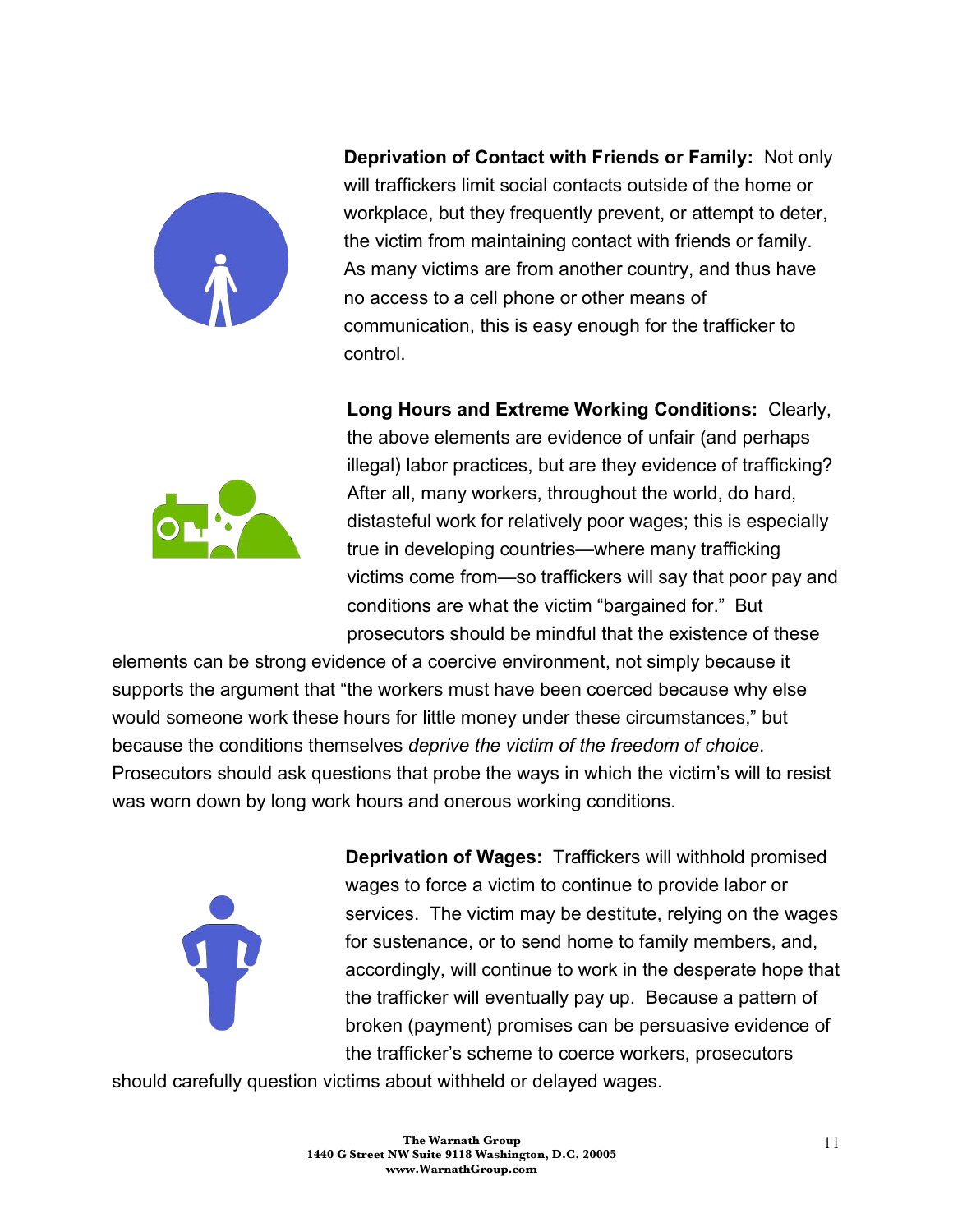

**Abuse of Legal Process:** In some situations, traffickers operate in league with government officials, and can exercise control by means of genuine threats of arrest or deportation by these officials. However, even where traffickers have no real connection or influence with government officials, they can and do coerce victims by making false claims of arrest or deportation. One variation on this theme in the sex trafficking context is the trafficker's promise of protection from arrest or harassment by authorities—persons engaged in commercial

sex work are, after all, in many places breaking the local law, and are often fearful of arrest. This can be true even where they have been coerced by other means into such work and are fearful of the trafficker. But once engaged in that work, they feel unable to turn for help to the police or other law enforcement, as they "have broken the law." Traffickers will play on this fear to force the person to continue to work. Prosecutors must be aware of this dynamic—of these schemes by traffickers to use the vulnerability they themselves have created as a means of coercion—and not be misled into believing that the victim's failure to seek help from law enforcement belies their victimization. In the labor trafficking situation, the victim may be threatened with deportation, an extended deportation process during which there would be no opportunity to earn money or have contact with the family, arrest, or a long jail sentence. In some countries this kind of coercion where the trafficker uses threats of turning someone into law enforcement as a kind of blackmail for personal gain, or "abuse of the legal process", is a clearly delineated type of coercion in the national law.

Accordingly, even where victims repeat outrageous (and untrue) statements by their traffickers concerning their "pull" with government officials, investigators and prosecutors should not dismiss or minimize the evidentiary value of these assertions, as traffickers adroitly exploit victims' cultural/legal naiveté.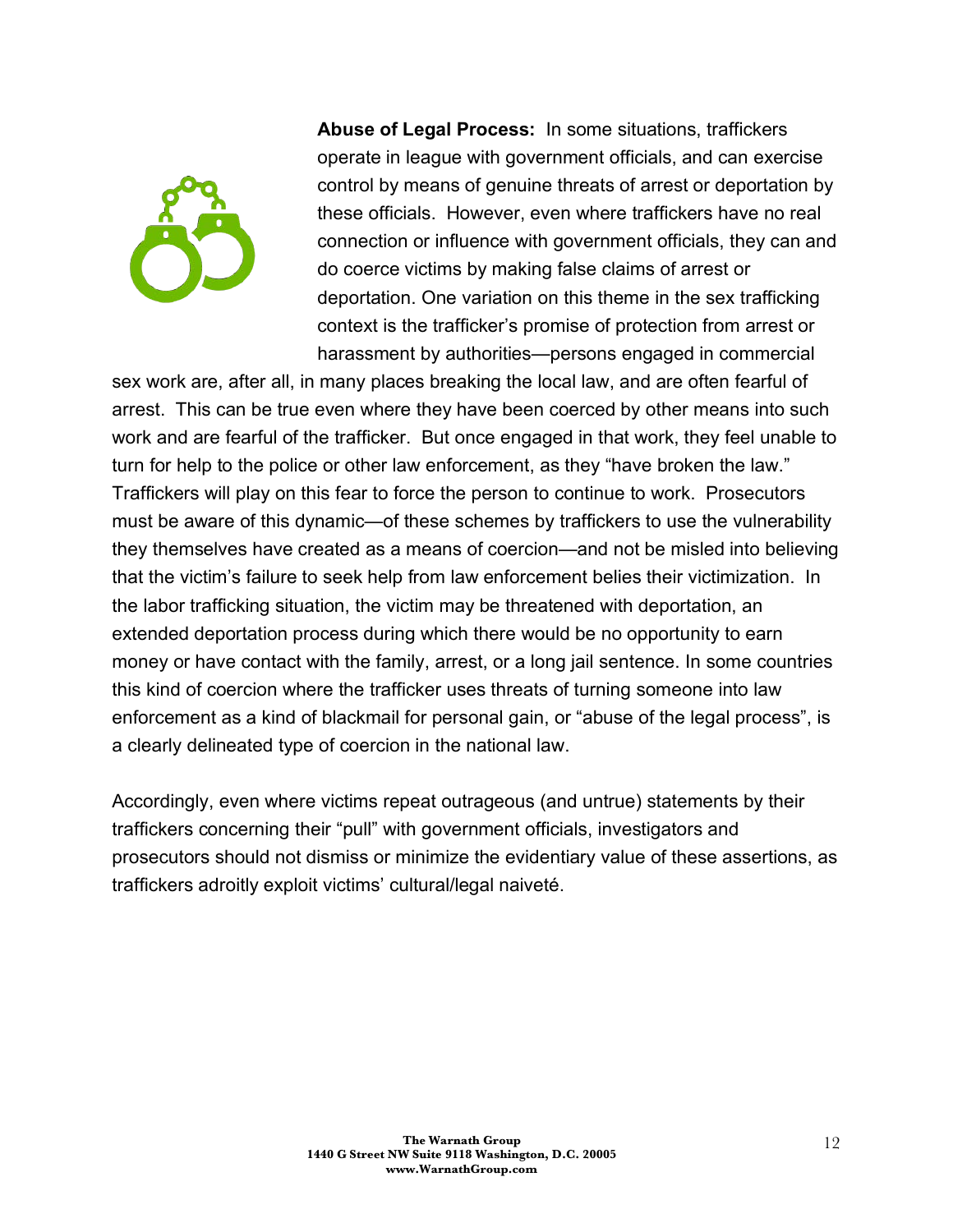

#### **Confiscation of Passports and Travel Documents:**

Traffickers commonly take the passports or other travel documents from their victims, claiming that they held the documents for safekeeping. Prosecutors can belie these claims by showing that the victim never asked the trafficker to keep their documents or that the victim asked for the documents and they were not returned. A trafficker's failure to comply with a victim's request for his/her passport is convincing evidence of coercion as it severely limits the

victim's ability to travel freely, and the victim is often unwilling to leave without their critical identification documents. This unlawful retention of passports or travel documents, or even purported passports or travel documents, is sometimes written into national laws as a separate and distinct offense, or a method of coercion.



**Threat of Reputational Harm:** It is frequently the case that the trafficker comes from the same home country as his/her victim(s), and that the trafficker maintains powerful contacts back home. When this is the case, a trafficker can force a person to labor or provide services by threatening harm to a victim's family member. A variation on this method of coercion is where a trafficker threatens to shame the victim in the eyes of friends and relatives in the home country; this means of coercion is most effective where the

victim has been forced into commercial sex work, and the trafficker coerces the victim to continue working with threats of disclosing the prostitution to friends and family back home.



**Deception as to the Nature of the Work:** Traffickers often lie to victims (and their families) about the type of the work they will be performing, the conditions under which they will be living, and the amount of pay they will receive. Once victims arrive at the work place they are stuck, unable to complain of deception, and will simply resign themselves to the new terms under which they must labor or provide services. This is especially true for victims of sex slavery,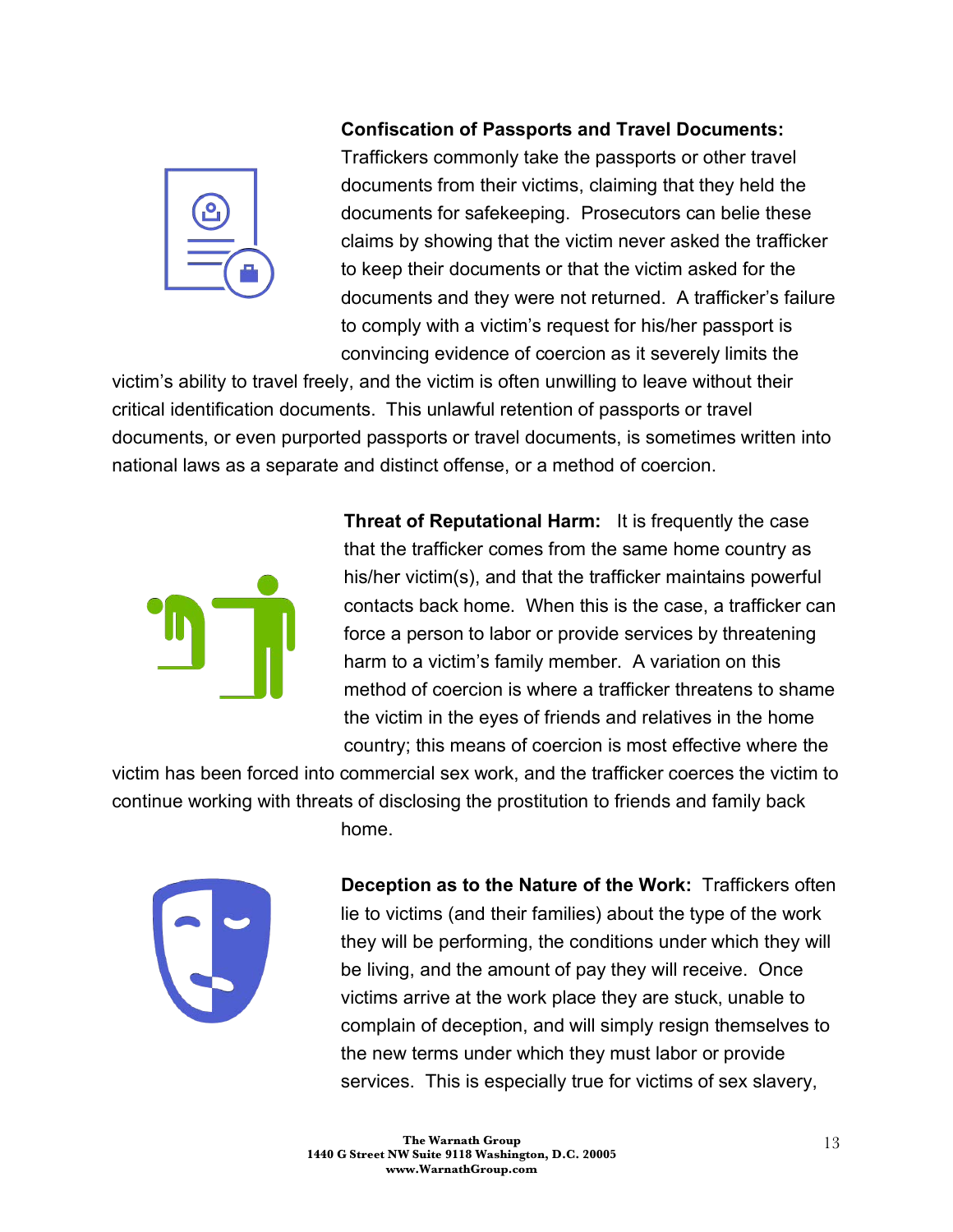who may have been promised jobs as restaurant workers or similar jobs, only to learn upon arrival that they are sex workers.

## **Takeaways and Tips for Prosecutors and Investigators**

| You CAN successfully prosecute a trafficking case without cuts and<br>bruises or physical restraint, as most coercion is not physical in<br>nature.                                                                                                                                                                                                                                                                                                                                                                                                                                                            |
|----------------------------------------------------------------------------------------------------------------------------------------------------------------------------------------------------------------------------------------------------------------------------------------------------------------------------------------------------------------------------------------------------------------------------------------------------------------------------------------------------------------------------------------------------------------------------------------------------------------|
| You must spend the time with your victims-over multiple sessions-<br>exploring the details of their relationship with the trafficker, as there<br>are often many aspects of the coercion that victims are afraid or<br>ashamed to speak about. It is up to you to try and draw out<br>information on the ways the trafficker manipulated them. The victim<br>may be so awash in guilt and shame that they primarily blame<br>themselves. Ask the victim questions about what they thought would<br>happen if they tried to leave, refused to work are requested, or spoke<br>up about conditions. <sup>4</sup> |
| Don't be misled into thinking the labor was voluntary because the<br>victim initially consented to work for the trafficker—many victims are<br>lied to and consent, others start laboring with the false hope that<br>"things will work out," and the coercion may not come until later.                                                                                                                                                                                                                                                                                                                       |
| When interviewing a victim, think carefully about their personal<br>characteristics—personal, cultural, financial, familial—that put them in<br>a "position of vulnerability." Ask the victim (non-leading) questions<br>aimed at culling out words, actions, or patterns of behavior by the<br>trafficker designed to exploit those vulnerabilities.                                                                                                                                                                                                                                                          |

 $\overline{\phantom{a}}$ 

<sup>&</sup>lt;sup>4</sup> For more information on preparing victims to testify as a witness during trial, please see the Practice Guides Prosecutor Trial Preparation - Preparing the Victim of Human Trafficking to Testify available at http://www.warnathgroup.com/practice-guide-prosecutor-trial-preparation-preparing-victim-humantrafficking-testify/ and *Prosecutor Trial Preparation – Direct Examination Questions for the Victim* available at http://www.warnathgroup.com/practice-guide-prosecutor-trial-preparation-direct-examinationquestions-for-the-victim/.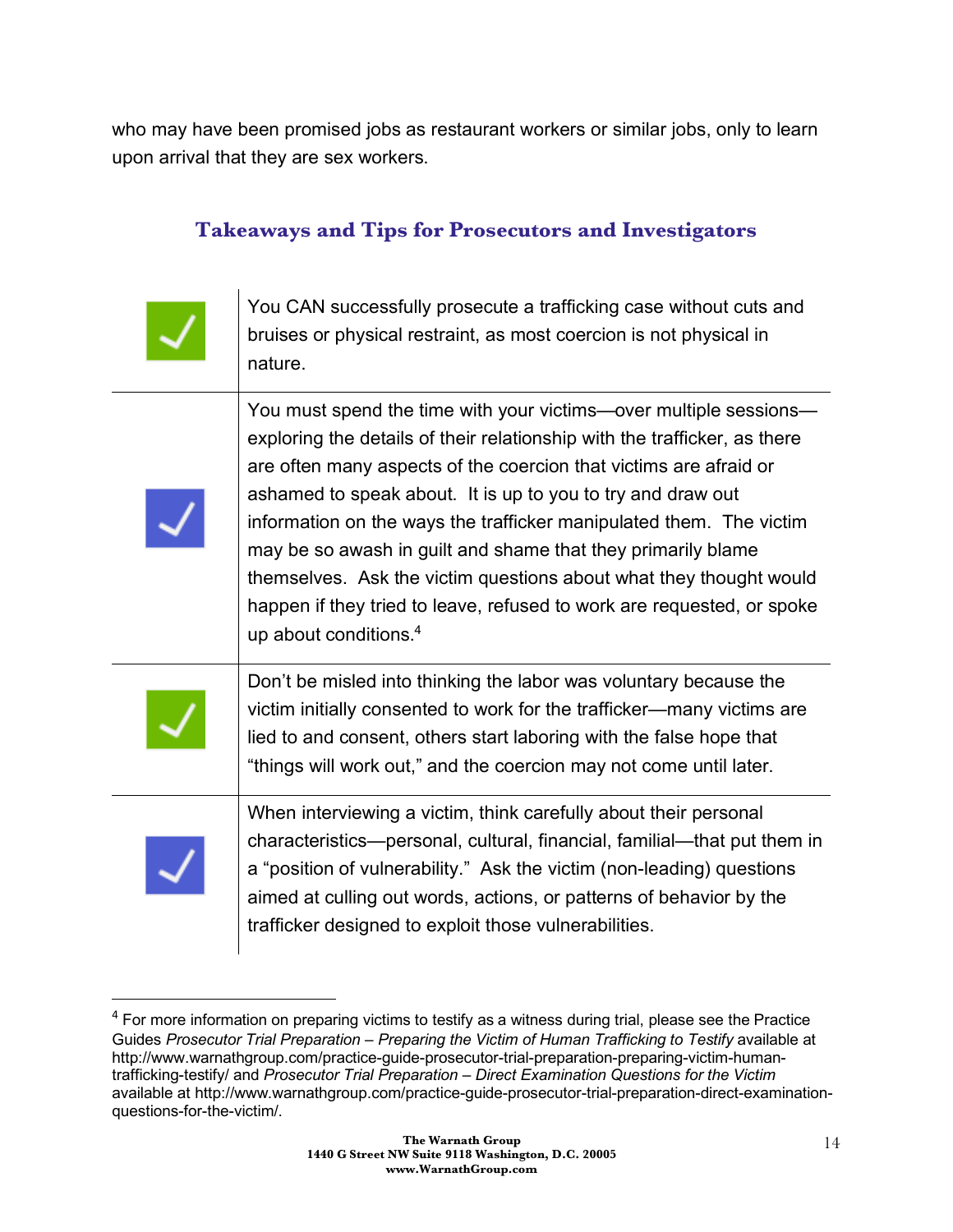Don't assume that the victim was not coerced to labor simply because the trafficker's actions, threats or scheme would not have caused the "typical person" to work involuntarily. Trafficking victims are often selected because they are unlike the typical worker in your jurisdiction, more susceptible than average to various forms of subtle psychological or financial coercion.



Don't dismiss the possibility of prosecution because the victim was "free to come and go." Most victims are not chained or locked, and many have access to people to whom they could report their situation. Keep in mind that often victims don't run or report because the trafficker has manipulated them into believing that they will suffer serious harm (physical, reputational, financial) if they do so. It doesn't matter that the harm is real or imagined, so long as the trafficker has the coercive intent.



Remember that not all the above-listed forms of coercion will exist in every trafficking case, and that no one factor will completely explain the reasons victims worked against their will. You must examine the victim's situation holistically, understanding that coercion is often explained by a host of small threats and acts, which in the aggregate overcame the victim's ability to resist.



Inquire about the trafficker's treatment of other workers, and probe as to how this affected the victim's situation. Remember that establishing a pattern of conduct by the trafficker can be key to proving intent to coerce by threatening serious harm.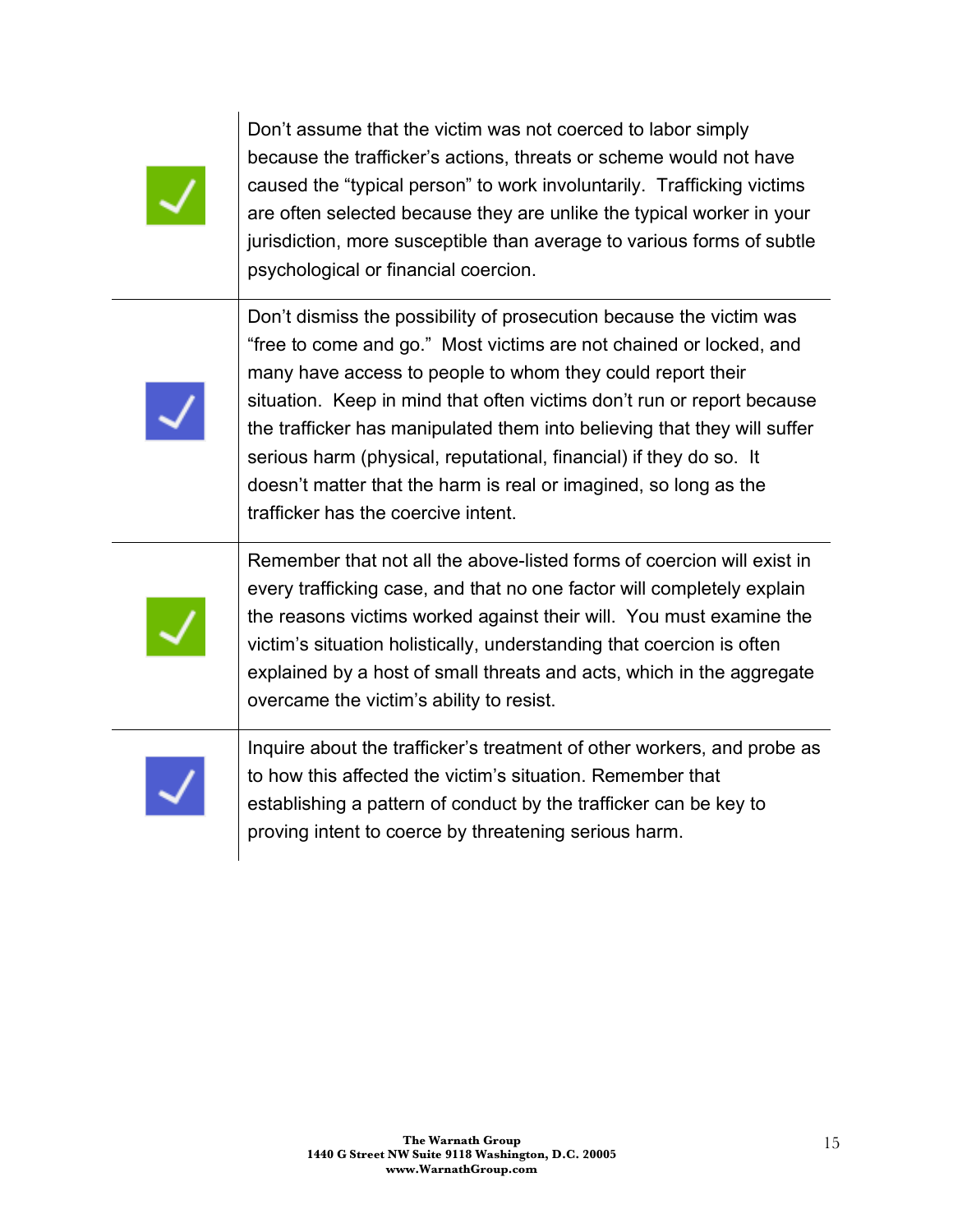## **Resource Links for Additional Information:**

- Gallagher, Anne. "Abuse of a position of vulnerability and other "means" within the definition of trafficking in persons." Issue Paper. United Nations: New York, 2013. Available at: https://www.unodc.org/documents/humantrafficking/2012/UNODC\_2012\_Issue\_Paper\_- Abuse of a Position of Vulnerability.pdf
- United Nations Office on Drugs and Crime, Vienna. "An Introduction to Human Trafficking: Vulnerability, Impact and Action." Background Paper. United Nations: New York, 2008. Available at: https://www.unodc.org/documents/humantrafficking/An\_Introduction\_to\_Human\_Trafficking\_-\_Background\_Paper.pdf
- Cases involving Drug addiction:
	- Durr, Matt. "Battle Creek man gets 45 years in prison for sex trafficking conviction." *Michigan Live*. 13 April 2018. Available at: https://www.mlive.com/news/index.ssf/2018/04/battle\_creek\_man\_gets\_4 5\_years.html
	- "Heroin Dealer Convicted by Jury of Sex Trafficking and Drug-Related Offenses." Press Release. U.S. Department of Justice, Office of Public Affairs. 15 July 2016. Available at: https://www.justice.gov/opa/pr/heroindealer-convicted-jury-sex-trafficking-and-drug-related-offenses
	- "Lutz, Fla., Man Convicted on Drug Distribution and Sex Trafficking Charges." Press Release. U.S. Department of Justice, Office of Public Affairs. 6 November 2013. Available at: https://www.justice.gov/opa/pr/lutz-fla-man-convicted-drug-distributionand-sex-trafficking-charges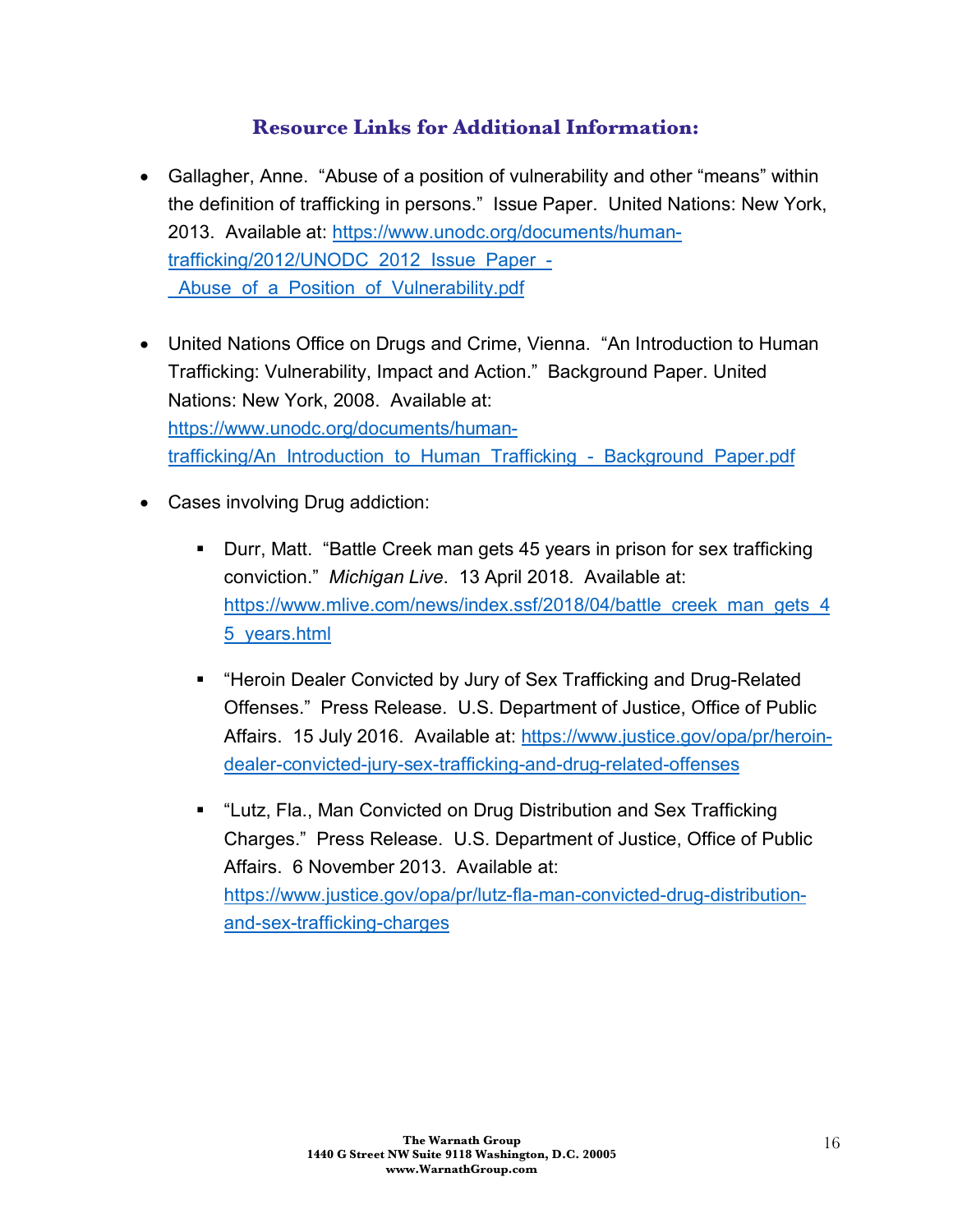- Cases involving long hours and extreme working conditions:
	- **Belgium:** "Case No. 2012/3925." First Instance Court of Gent, 19th Chamber. Sentence Date 5 November 2012. Accessed on SHERLOC Case Law Database; UNODC. Available at: https://sherloc.unodc.org/cld/case-lawdoc/traffickingpersonscrimetype/bel/2012/case\_no.\_20123925.html?tmpl= old
	- **Norway:** "Case 0715." Drammen District Court. Date of Decision 2 July 2015. Accessed on SHERLOC Case Law Database; UNODC. Available at: https://sherloc.unodc.org/cld/case-lawdoc/traffickingpersonscrimetype/nor/2015/case\_0715.html?lng=en&tmpl=h tms
	- § **United States: "**United States v. Farrell." U.S. Court of Appeals, Eighth Circuit. Decided 17 April 2009. Accessed on FindLaw. Available at: https://caselaw.findlaw.com/us-8th-circuit/1151530.html